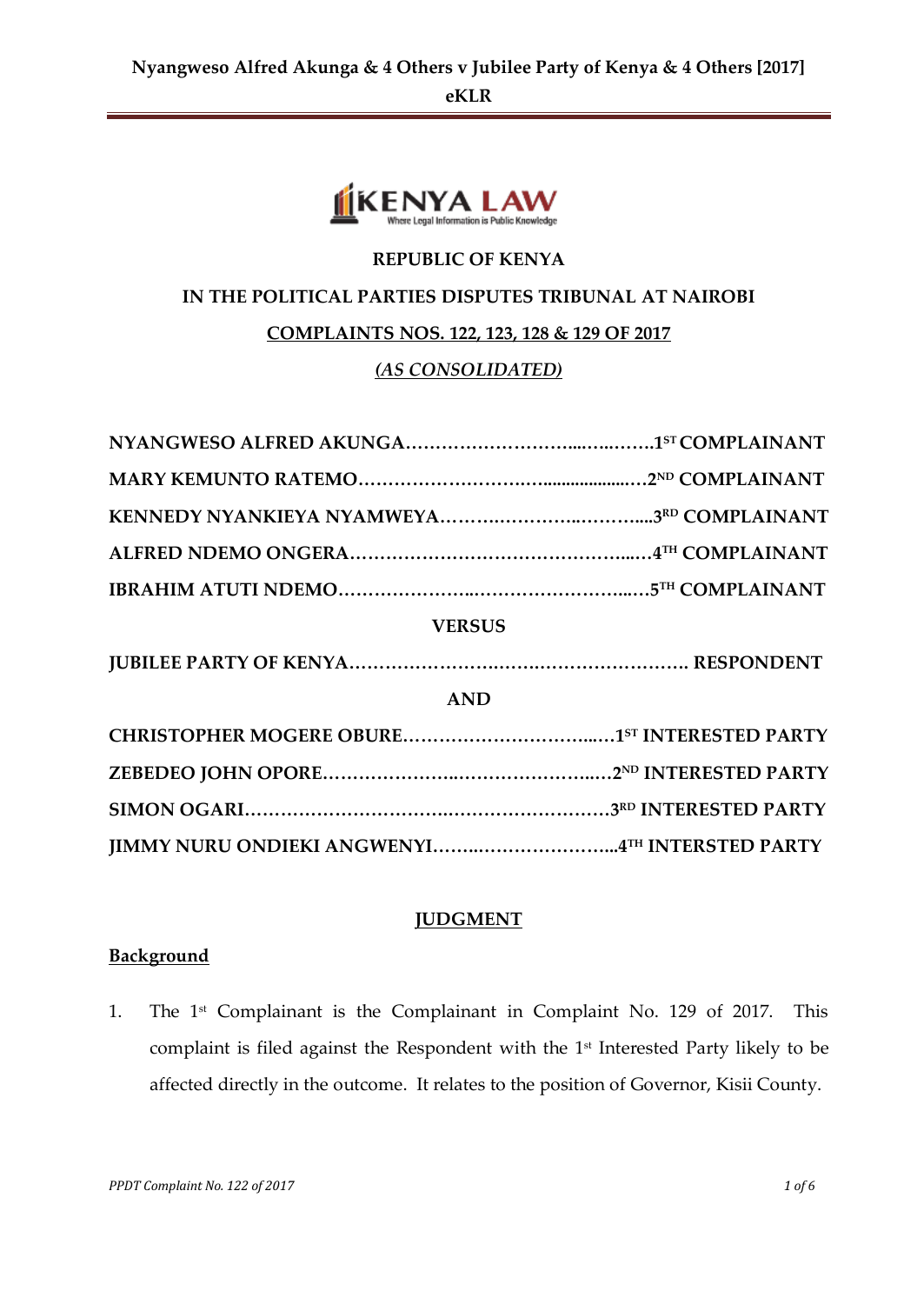- 2. The 2nd Complainant is the Complainant in complaint No. 128 of 2017. This complaint is filed against the Respondent and with the 3rd Interested Party likely to be directly affected in the complaint. It relates to the position of Member of National Assembly, Bonchari Constituency.
- 3. The 3<sup>rd</sup> Complainant is the Complainant in Complaint No. 123 of 2017. This complaint is filed against the Respondent with the 3<sup>rd</sup> Interested Party likely to be affected directly in the complaint. It relates to the position of Member of National Assembly, Bomachoge Chache Constituency.
- 4. The  $4<sup>th</sup>$  &  $5<sup>th</sup>$  Complainants are the complainants in Complaint No. 122 of 2017. The Complaint is filed against the Respondent and the  $4<sup>th</sup>$  Interested Party is likely to be affected by the outcome. The Complaint relates to the position of Member of National Assembly, Kitutu Chache North Constituency.
- 5. When the complaints first came before the Tribunal for hearing, Dr. Khaminwa Senior Counsel acting on behalf of all the complainants raised substantially the same complaints. With the concurrence of the Advocates for the Respondent and the Interested Parties, the Tribunal consolidated the complaints and directed that they be heard and determined together. The Interested Parties are incumbents for their respective positions.

#### **Summary of the complaint**

6. The Complaints raise substantially the same issues. All the complainants expressed their interest to participate in nomination exercises for their respective positions of interest. They submitted applications and paid nomination fees. Nomination exercises were slated on 26<sup>th</sup> April, 2017. However, the nomination exercise did not happen as no ballot papers were availed for the purpose in at least 32 stations. The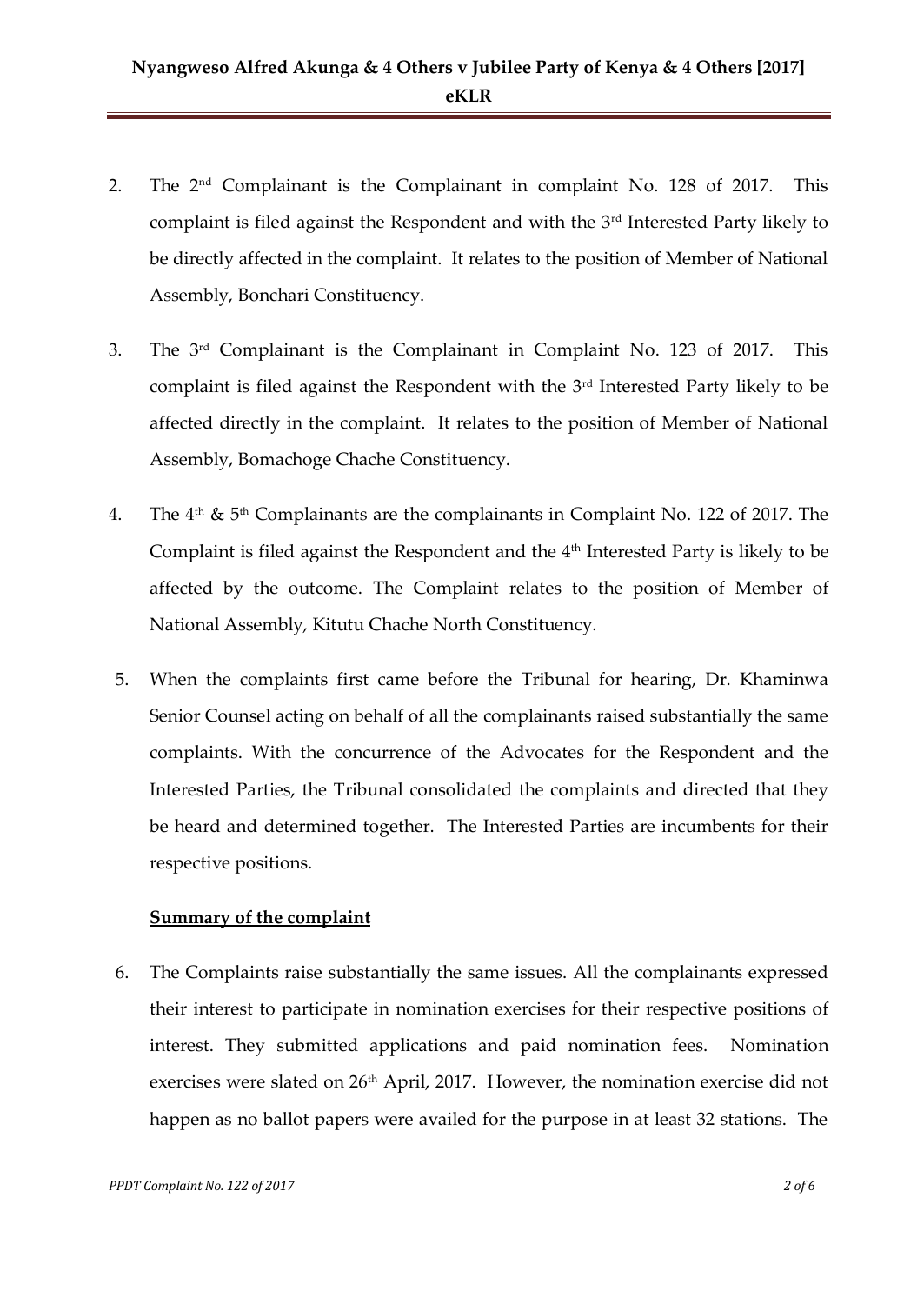complainants filed complaints with the Respondents on 30th April, 2017 (IDRM) and the Respondents are yet to deliver their rulings on those complaints. Meanwhile, the Respondent is accused of giving direct nomination to the Interested Parties who are the incumbents for their positions respectively.

7. The Complainants submit that direct nomination by the Party is unacceptable and unconstitutional likely to take us back to the dark days. To buttress this argument, the complainants refer us to **Complaint No. 53 of 2017 – Yakub Salah-vs-KANU**, **Article 38(2)(b) of the Constitution**, **Article 11 of the Jubilee Constitution**, **Section 6(c) of the 1st Schedule to the Political Parties Act** and **Article 91(c) of the Constitution**. The complainants thus request this Tribunal to intervene and order the Respondent to carry out nominations competitively and allow the complainants the right to participate in the primaries.

#### **The Response**

8. The Respondent does not dispute that there were no nomination exercises. It however submits that it has the prerogative to resort to direct nomination under **Rules 5 and 13.11** of the Respondent's Nomination Rules. The Respondent takes the position that the complainant submitted themselves to the provisions of the Respondent's Constitution and Nomination Rules. The Respondent insists that its actions are legal and the Tribunal should not be used to re-write the contracts which are already binding up the complainants as members of the Respondent. The Respondent relied on the High Court decision in **Eunice Auma Onyango vs Salin Akinyi Oluoch [2015] eKLR.**

#### **Issues for determination**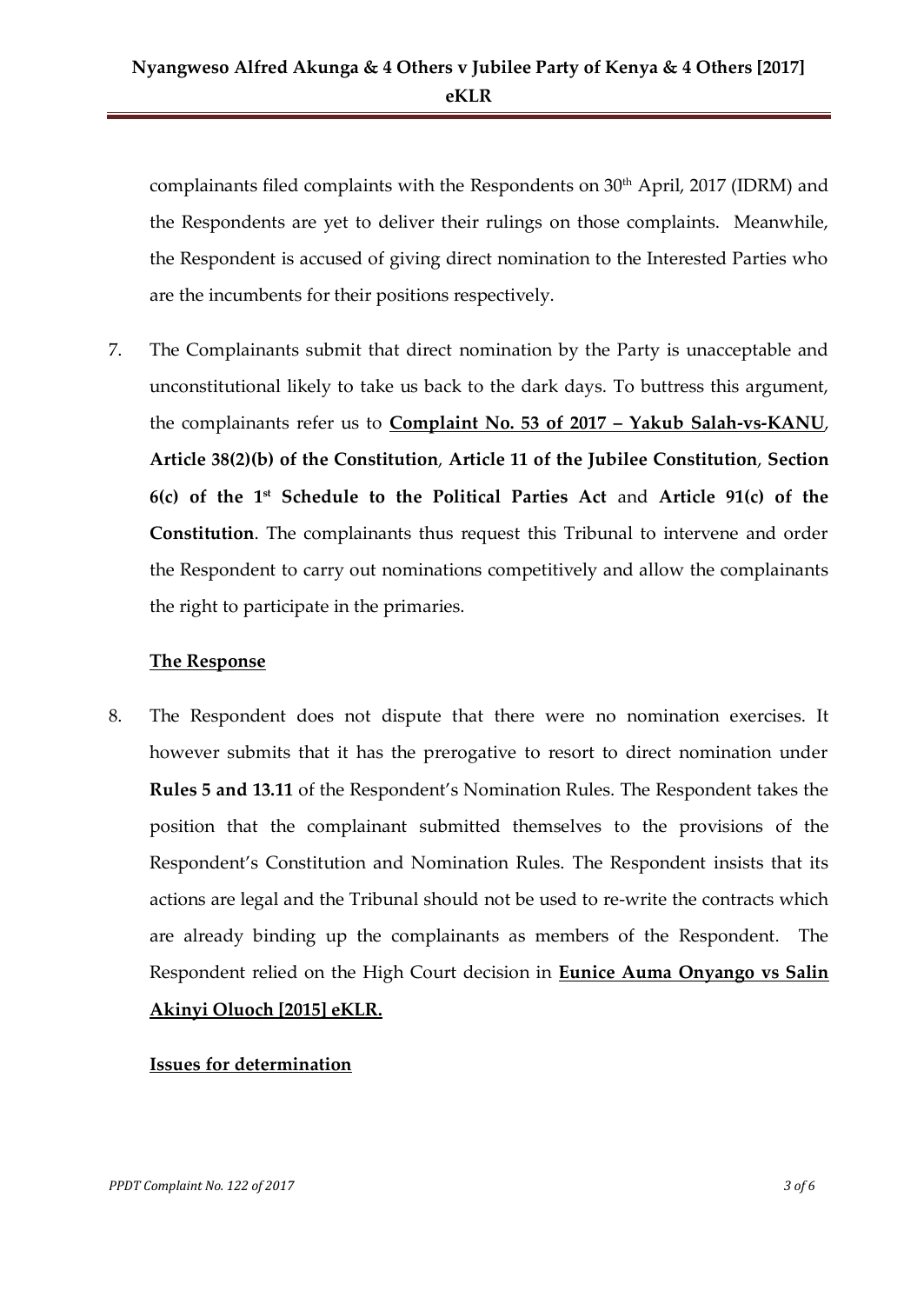9. The main issue for determination is whether the Respondent should be compelled to carry out fresh, free and fair nominations.

#### **Analysis**

- 10. We have perused the provisions of Rules 5 of the Respondent's Nomination Rules which entitles the party to conduct party nominations. This may be so but the party nominations need to be conducted transparently. The Respondent was expected to disseminate this information in good time in the wake of the Complainants having expressed their interest in participating in party nominations. The Respondent advertised that nominations were expected to be conducted on 26/04/2017 and there has been no explanation offered as to why this did not happen. **Article 11** of the Respondent's Constitution obligates the party to ensure a free, fair and transparent process in the nomination exercise. This is the import of **Article 47(2)** of the Constitution and **Section 4 of Fair Administrative Act**. There is no evidence that this was complied with by the Respondent.
- 11. As we held in **PPDT No. 53 of 2017 Yakub Sarah vs KANU National Elections Board & 2 others**, the Complainants having been cleared by the Respondent had a legitimate expectation that the Respondent would conduct party primaries when they would be allowed to compete. Political parties are expected to uphold and promote democratic processes amongst its processes.
- 12. The Respondent also raised an issue on our jurisdiction arguing that the Complainants approached this Tribunal prematurely. There is indication that the Complainants had instituted IDRM processes being Appeal Nos. 60 of 2017, 219 of 2017 and 371 of 2017, all of which were pending rulings before the Respondent's Appeals Tribunal. The Tribunal is satisfied that the Complainant's attempted IDRM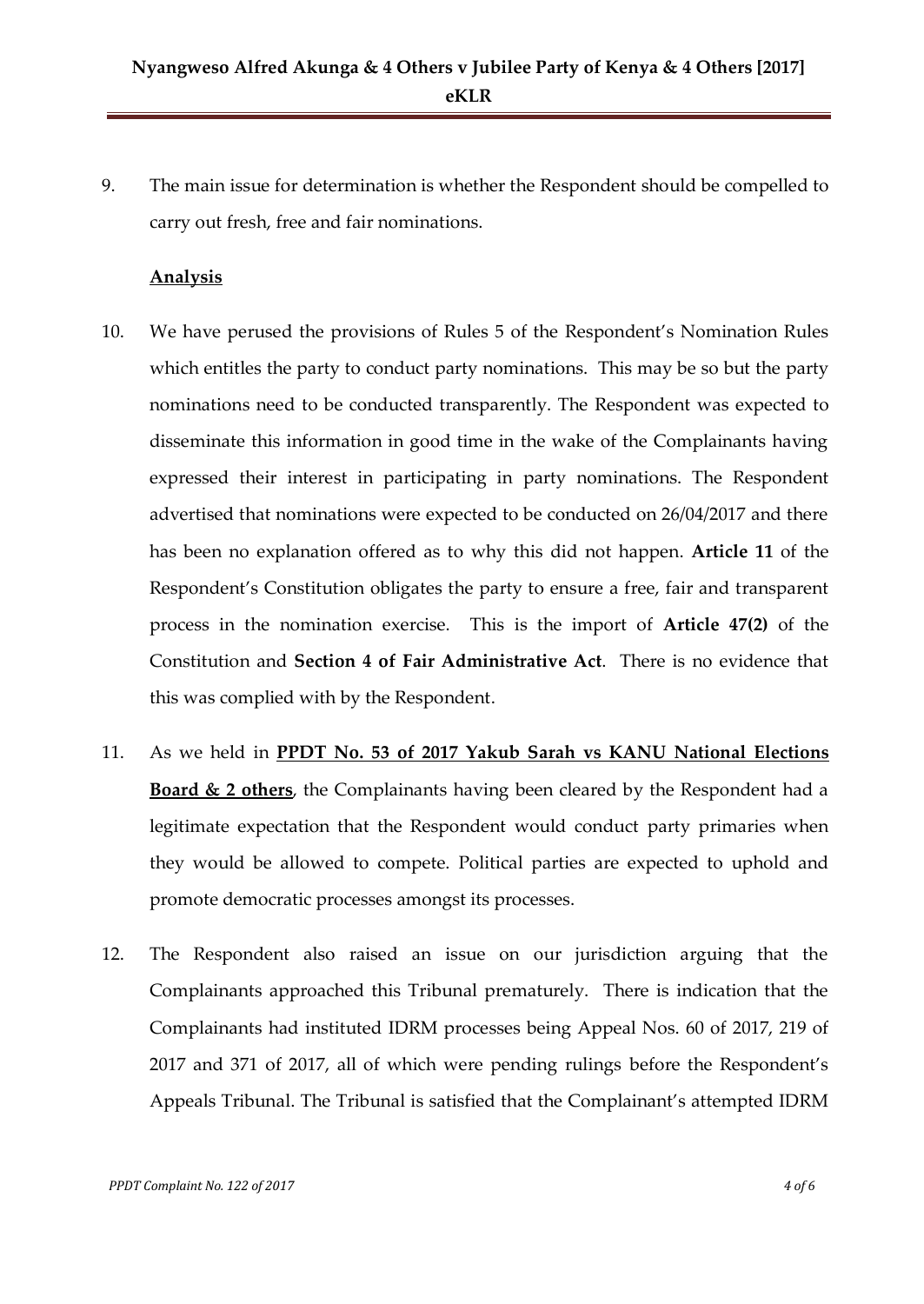and decisions were pending before the Respondents Appeal Tribunal. We have taken the position that where a member of a political party invokes IDRM, he is no longer in control to the Political Party machinations in so far as the determination of the dispute is concerned. For disputes relating to party primaries which have strict timelines set by IEBC, it is impractical to await the conclusion of IDRM process before the Tribunal is seized of the complaint. Accordingly, we find that we have the requisite jurisdiction.

### **Orders**

- 13. We partially allow the complaints in Nos.122, 123, 128 and 129 of 2017 as consolidated and make the following orders:
	- a) **A declaration be and is hereby issued to the effect that the Respondent failed to conduct free and fair nominations for the following positions; Governor Kisii County, Member of Parliament Kitutu Chache North Constituency, Member of Parliament Bomachoge Chache North Constituency and Member of Parliament Bonchari Constituency.**
	- b) **A declaration be and is hereby issued to the effect that the purported direct nomination and issuance of certificate of nomination issued by the Respondent in respect of Governor Kisii County Member of Parliament, Kitutu Chache North Constituency, Member of Parliament Bomachoge Chache constituency and Member of Parliament Boncheri Constituency is null and void and of no effect.**
	- c) **The Respondent is hereby compelled to forthwith carry out a fresh, free and fair nomination for the above positions in Kisii County in**